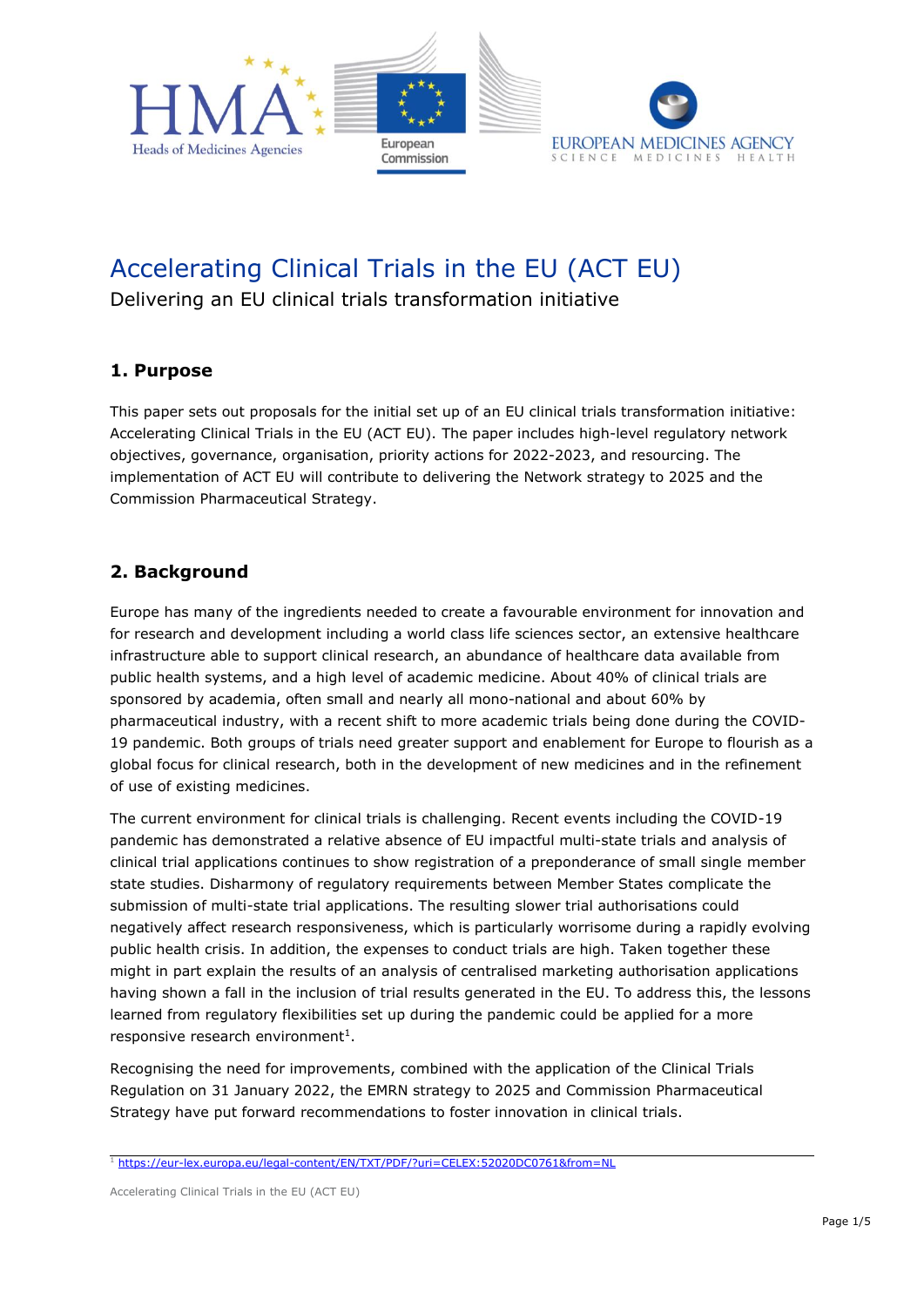

# **3. Objectives**

To deliver on these recommendations it is proposed to establish ACT EU as an EC-HMA-EMA co-led European initiative.

Proposed initiative objectives are:

- 1. Optimise the EU environment for clinical research in Europe, whilst maintaining high-level participant protection, data robustness and transparency, by:
	- a. Strengthening leadership and coordination on clinical trial authorisation and execution.
	- b. Optimising ethical oversight and further integrate ethics committees into the clinical trial and medicines regulatory lifecycle.
	- c. Supporting the conduct of large-scale multinational clinical trials with broader geographical scope.
	- d. Reducing administrative burden and increasing efficiency.
- 2. Strengthening clinical trials that deliver decisional evidence for unmet medical needs, rare diseases, and on vaccines and therapeutics for public health crises and pandemics, ensuring support for HTA bodies as well as for academic and SME sponsors.
- 3. Heighten the impact of European clinical trials through excellent and coordinated scientific advice as a complement to trial authorisation and to support marketing authorisation and access throughout the medicine lifecycle.
- 4. Engage all stakeholders to proactively deliver inclusive patient-oriented medicines development and delivery across populations.
- 5. Ensure a clear and unified European position on clinical trials in strategic matters at the international level.
- 6. Build capacity in all aspects of drug development and regulatory science through, amongst others, research collaboration and training with academia.

### **4. Governance**

It is proposed to leverage the governance model currently successfully used by the Clinical Trials Information System (CTIS), which centres on the EU CTR Coordination Group with an adapted mandate and composition. This group is chaired by the Commission and includes EC, HMA and EMA members.

### **5. Organisation**

ACT EU will be co-led by EC, HMA and EMA. The programme will have a matrix structure with individual domains coordinated by the relevant functions within the Network. During the initiative development phase the purpose of creating specific projects within domains will be elaborated.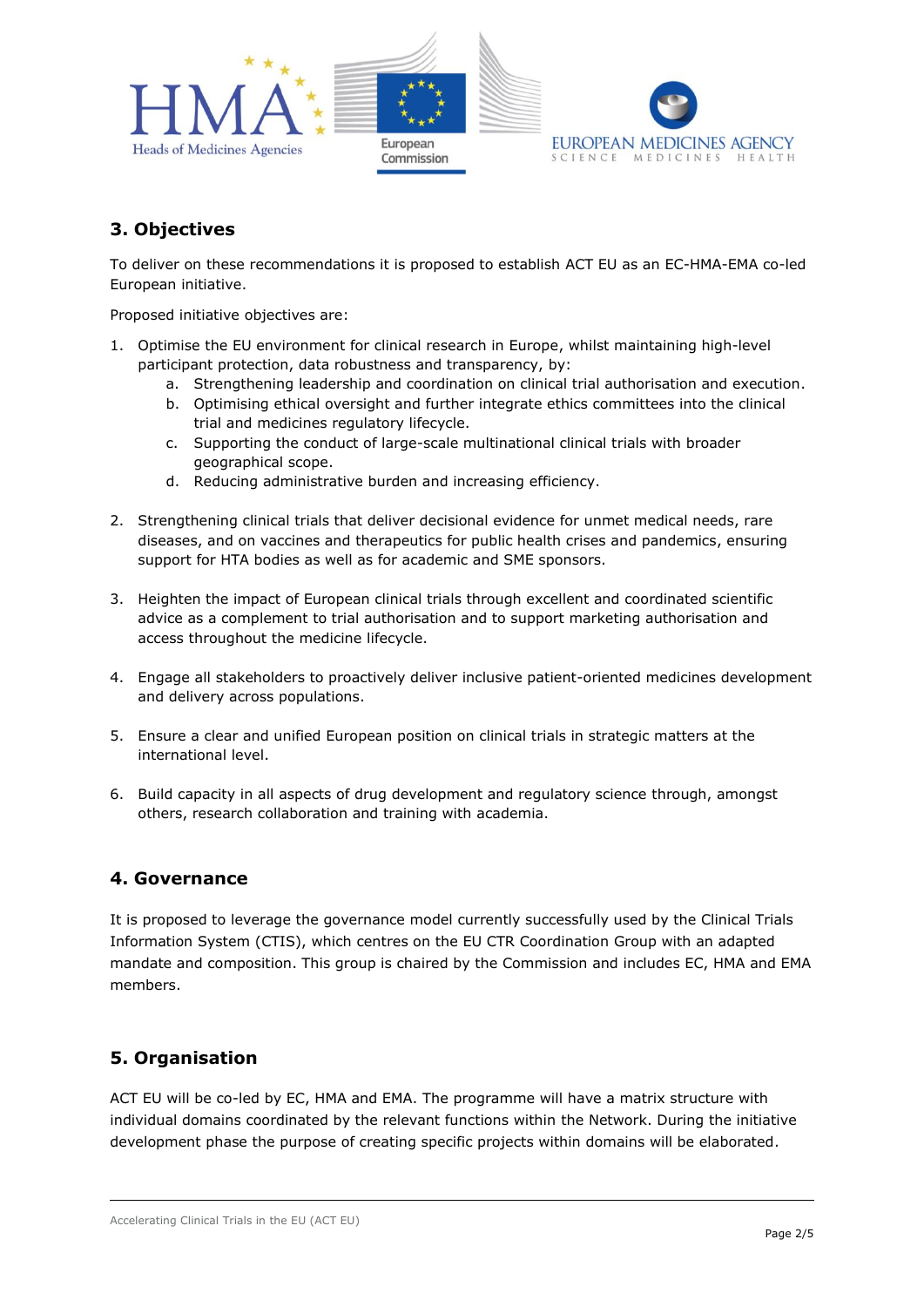

# **6. Priority actions**

To establish ACT EU and its objectives, and building on the experience of existing large-scale EUfunded platform trials, the following key priorities for 2022-2023 are identified:

- 1. Map existing initiatives and develop a governance rationalisation strategy (aligning different expert groups and working parties in the EMRN and ethics infrastructure).
- 2. The successful and timely implementation of the CTR and its implementing acts.
	- o Develop KPIs and dashboard to track performance of the European clinical trials environment.
	- $\circ$  Including the promotion of larger, multinational trials specifically in the academic setting.
- 3. Establish a multi-stakeholder platform, including patients, after stakeholder analysis.
- 4. Implementing the GCP modernisation informed by the development of guidance at ICH.
- 5. Analyse clinical trial data leveraging academic, non-profit, European, and international initiatives, improving the impact of policymaking and funding on research outputs to support evidence-based decision making.
- 6. Plan and launch a targeted communication campaign to engage all enablers (including data protection experts, academia, SMEs, funders, HTA bodies, healthcare professionals).
- 7. Reinforce the coordination between scientific advice on CT approval and CT design and link to the methodologies working party domain.
- 8. Develop and publish key methodologies guidance e.g. on AI/ML impacted CTs, complex trials, decentralised CTs and IVDR/CTR interface (to strengthen links between innovation and scientific advice fora).
- 9. Successfully establish CT safety monitoring and bridge to the EU4Health Joint Action and start its integration into a pre- and post-marketing safety monitoring framework.
- 10. Deliver a clinical trials training curriculum including modules on drug development and regulatory science with links to universities and SMEs (serving as an educational 'ecosystem').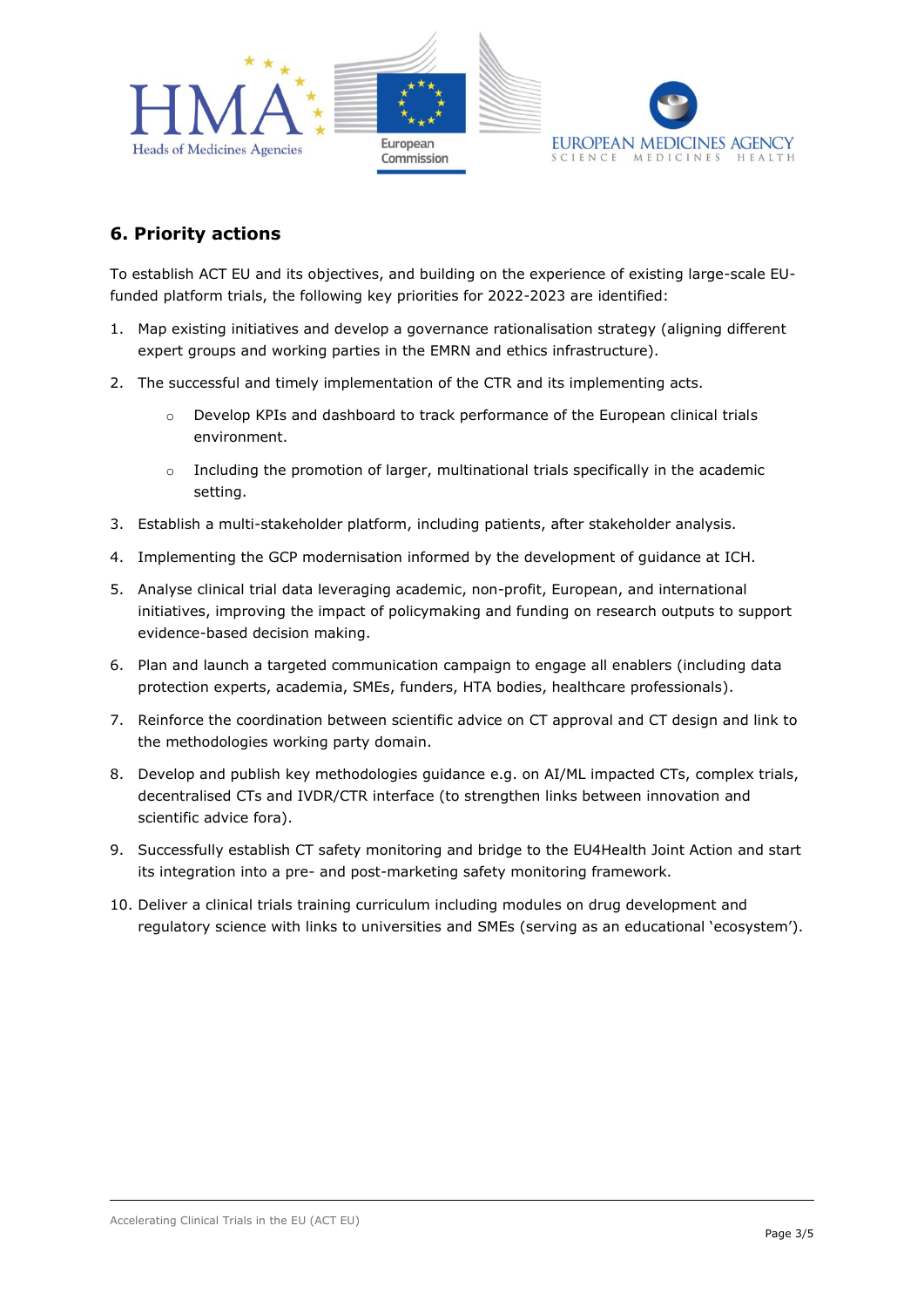

## **8. Resourcing**

#### *8.1 Approach*

In the area of clinical trials there is a huge opportunity for the Network to leverage external energy, expertise, and momentum to propel our objectives and those of public health and patients. A collaborative and integrative approach offers a real opportunity to transform a moderate resource input from the Network into a very large research impact in the EU – we can deliver through a framework of: **Do**, **Require**, **Influence**, **Support**:

- **Do** (implement, execute, coordinate, communicate, develop a guidance, core coordination, Network training, leverage our data resources),
- **Require** (guidance for and expectations on applicants/developers/researchers),
- **Influence** (targeted investment in key papers and thought leadership to deliver massive change, involve patients/academia/NBs etc),
- **Support** (judicial use of stakeholder interactions to propel the uptake of 'Require' and 'Influence').

#### *8.2 Human resource*

ACT EU can be delivered through:

- Matrix work to optimise the use of existing Network resources and groups (e.g. CTFG, CTEG, CTAG, GCP-IWG, etc.) through a focussed and coordinated approach, thereby maximising efficiency and delivery. Domains (Q4 2021) and domain co-coordinators (to be identified by Q1 2022.
- Leverage external initiatives including networks, funding mechanisms, communications, etc.
- A core secretariat created from EC, NCAs and EMA: Programme management provided by EMA.
- Continuous monitoring and reporting on the status of each of the priorities.

Where appropriate, staff exchanges, secondments and expert programmes will be established to optimise expertise and effective delivery.

#### *8.3 Budget*

Based on the principle of leveraging existing initiatives and the mapping of such initiatives planned for early 2022, it is anticipated that budget for meetings, including stakeholder engagement, training, and communication can be identified.

In addition, any new activities coming from ACT EU that cannot be covered by leveraging existing activities would be self-funded by the respective organisations (EC/NCA/EMA).